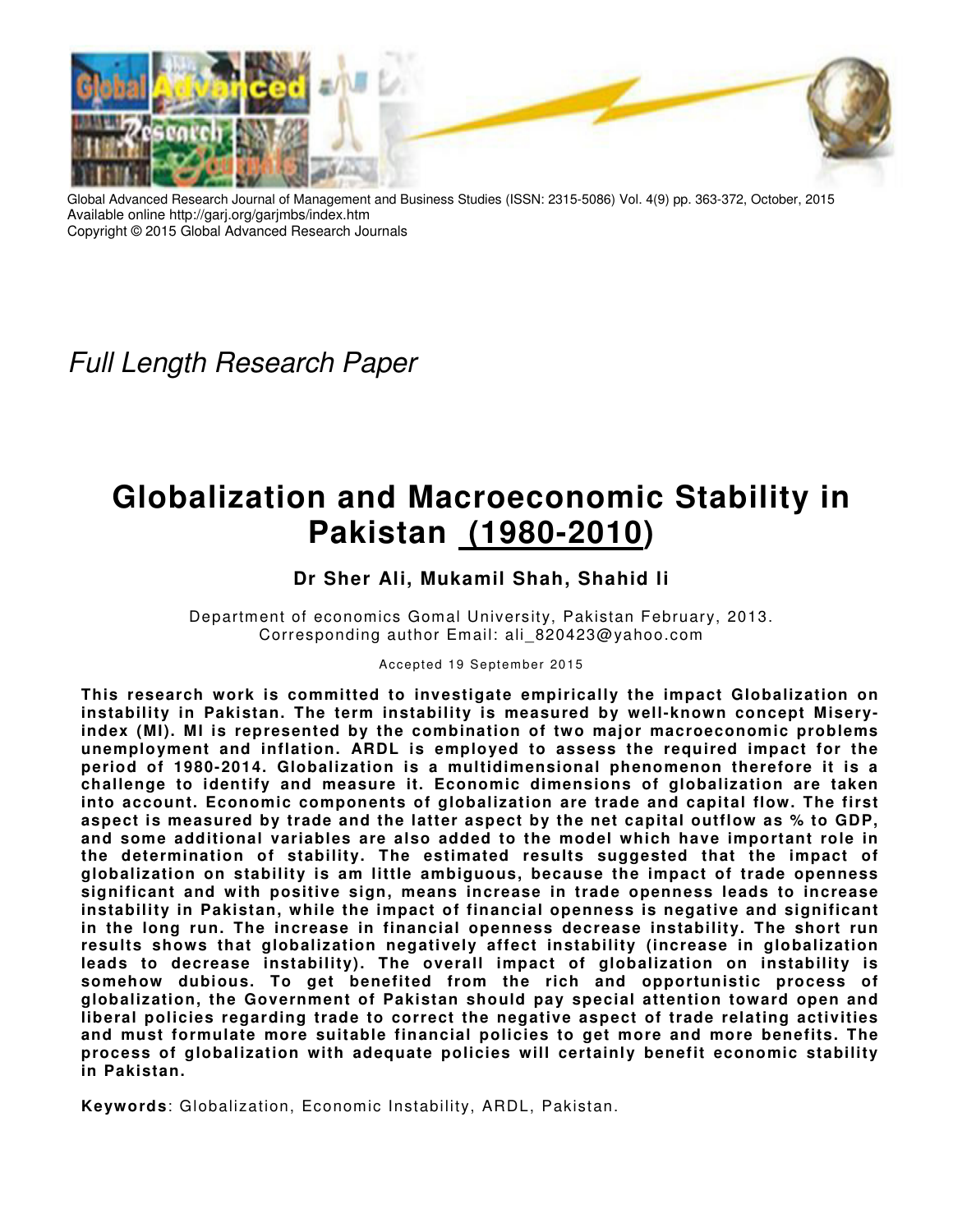## **INTRODUCTION**

## **Globalization**

The understanding of globalization is different to different peoples. The literature of the last two decades is much familiar with the word globalization. Different definitions are stated by different institutes, organization and universities academics. Similarities and dissimilarities are existed among the definitions. Globalization is the integration of the world economies through cross-border flow of goods and services, capital flow and people mobility (O'Rourke et al. 2000, Maddison 2001, Nayyar 2001. It has several facets like cultural, economic, political and social [1]. In fact, social and cultural integration are considered as root cause of the loss of cultural integrate and religious values. The cultural and social amalgamation also hearts cultural domination. Therefore social and cultural integration are restricted Ali et al. (2013). The present study is concerned with economic globalization (integration of the world economies in economic factors): transaction in goods and services, capital and labour mobility. The people mobility is mostly restricted because of social, cultural and religious values, but now a day the people movements are banned because of security reasons Afzal (2007) and Ali et al (2013).

## **Measure of Economic Globalization**

This study is concerned with economics; therefore economic aspects of globalization should be taken in account. Economic aspects of globalization are international trade and finance. The measure of economic globalization is:

o International Trade: trade globalization is measured by import plus export as a percentage of GDP.

o International Finance: financial integration is measure by the difference of capital inflow and outflow (Capital inflow – capital outflow) as a percentage of GDP.

## **Globalization's History**

The term globalization is concerned with the development and progress technology. The study of the globalization's history tells us that the phenomenon of globalization is the outcome of development and advancement in technology. The study of the world economic history was of the view that globalization has two episodes:  $19<sup>th</sup>$  century episode and  $20<sup>th</sup>$ century episode. Both the episodes globalization witnessed incredible inventions<br>and advancement in technology. Those and advancement in technology. Those inventions and advancements in technology brought the world closer and closer. Some treaties were also responsible for the integration of different economies of the world under suitable conditions. The liberalization or minimization on cross border restriction of goods and services, capital is known as globalization. Most of the economic spectators were of the view that the process of globalization has two episodes.

These episodes are identified by different economic experts like Baldwin and O'Rourke (2000), Maddison (2001), Nayyar (2001) W illiamson (2002), Mostert (2003), Solimano and watts (2005) and Daudin, Morys and O'Rourke (2008). These episodes are:<br>  $\geq$  The 19<sup>th</sup> century episode

century episode of globalization and

The  $20<sup>th</sup>$  century episode of globalization.

The second half of the  $19<sup>th</sup>$  century witnessed a huge integration of the world economies in trade, capital and people migration, especially in 1870s. The period of 1970 to 1914 (Pre-World War  $1<sup>st</sup>$  period) was considered the first episode of globalization. The globalization's process was strengthened by the forces of new technological innovation and advancement in means of communication. Production and factor of production were more mobile in this period, even passport and visa obligations were not mostly required and very few barriers on funds flow (financial integration). The pace of integration forces were slowdown between World War-I and World War-II's period. The period witnessed various restrictions and barriers on flow of goods and Services, capital and people mobility to prevent domestic economy from foreign competition. Isolation (free from foreign competition) was considered the way to flourish their economies bitterly. After World War-II the process of integration started once again. This integration was very slow at the beginning but got acceleration in the last quarter of the  $20<sup>th</sup>$ century. After WW -II all the developed countries decided that they would not repeat the previous committed mistakes; but it took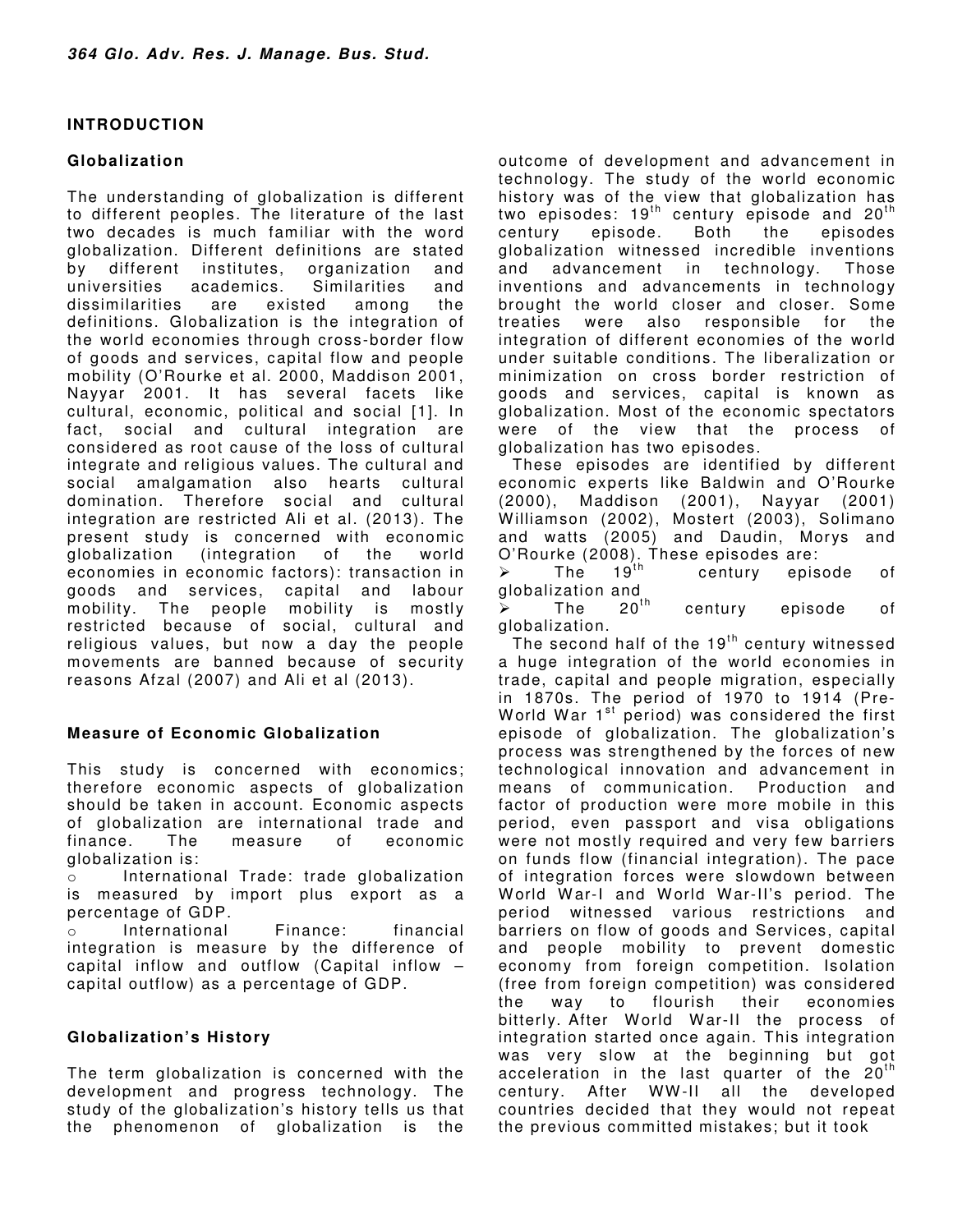enough time to achieve the same position of pre WW -I period. Most of the new independent developing economies from the colonial power immediately after WW-II adopted import substitution industrialization (ISI) policy. The Soviet Union (USSR) community was also protected; different barriers were put on international transaction. But the time has changed, in the last quarter of the  $20<sup>th</sup>$ century; the phenomenon of globalization has started with greater strength. The Soviet Union bloc is getting integrated with the rest of the world. Developing countries are also turned towards more globalized policy to get economic growth. Yet, most studies were of the view that the today economy is more globalized on term of trade and capital markets than the  $19<sup>th</sup>$  century globalization while less globalized in term of people mobility. Therefore  $19<sup>th</sup>$  century period of globalized in term of factor of production, while  $20<sup>th</sup>$  century period of globalization is more globalized in term of production and capital. However, the  $20<sup>th</sup>$  century episode of globalization is of more important than the  $19<sup>th</sup>$  century episode, due to its nature and pace. The  $20<sup>th</sup>$  century episode of globalization is not only due to its rapid pace and characterized by the considerable development in new information technologies on market integration, efficiency and industrial organization, but international organization and institutions like World Bank, International Monetary Fund, W orld Trade Organization etc are involved to maintain and keep in view its different consequences [3]. W eather it affect both the developing and developed world similarly are not. It was observed that desirability of the process of globalization is different among the developing countries due to their social, political, environmental and geographical situation. Hence the impacts of globalization are different due to its their participation in the process of globalization.

## **Globalization and Pakistan**

Pakistan was emerged on the world map on  $14<sup>th</sup>$  of august 1947. At the time of independence it was a very week country in all respects. Thus at the beginning it was kept isolated, because it cannot compete at international market and in the first two decades import substitution industrialization policy was put forward and barriers were used to restrict import to prevent domestic nascent industry from foreign competition. Tremendous growth was achieved in the decade of 1960s. In the decade of 1970s the nationalization policy was practiced during Bhutto's regime. The liberalization of economy was started in Zia's regime in 1980s with the help of World Bank and International Monetary Fund. Trade restrictions were reduced at a huge amount and environment for international investment was prepared but implemented in 1990s. The summary of reduction in trade barriers are given in the following table.

It clear from above table that during the period of 1986 to 2004 trade restriction were reduced at a very huge amount maximum tariff rate were reduced from 250% to only 25 % and the number of slabs were reduced from 17 to only 4 and average tariff rate was reduced from 77 % to only 16%. Such reduction leads to increase in trade and might affect FDI positively. It should be noted that what happened to the forces of globalization. The forces of globalization are given in the following table.

The bird's eye view of the above table allows us to identify that what happened to components of globalization in Pakistan. Trade as a proportion of GDP rose from about 30% of GDP in 1980 to about 36% of GDP in 2010. The same is the case for FDI inflow it increased from 0.13% of GDP in 1980 to 3.25% of GDP in 2010. The case of workers' remittances is a little different for Pakistan economy, its contribution was high at 1980s and a high reduction was faced during the decade of 1990s and then started increasing in 2000s.

## **Globalization and Stability**

Extensive literature concerning the impact of globalization on growth, inequality and development are existed in literature. Globalization is considered as communication built for economic growth, because it provides access to foreign technology, capital and market. All these opportunities ensure growth (Afzal 2007, Ali et al 2013). But growth is also tested against volatility in some of the recent studies and it was found negatively related Kose et al (2005). The association of globalization with price level and labour market is very much scare in the literature. Globalization has different dimensions and their effects are also different to employment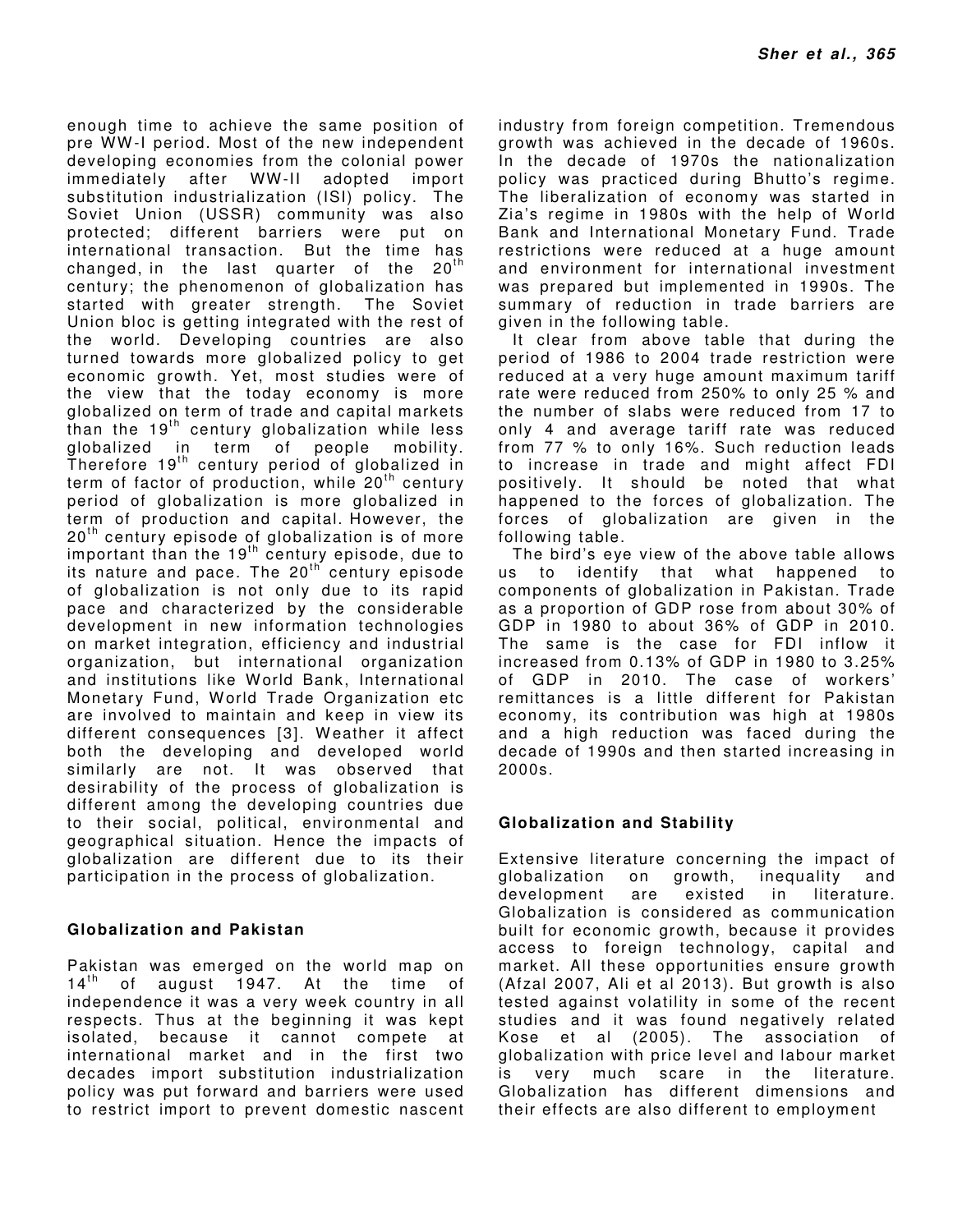| Year    | <b>Maximum</b><br><b>Tariff</b><br>Rate $(\%)$ | <b>Number</b><br>0f<br><b>Slabs</b> | Average<br><b>Tariff</b><br>Rate $(\%)$ | Average<br><b>Rates</b><br>$(%)^*$ |
|---------|------------------------------------------------|-------------------------------------|-----------------------------------------|------------------------------------|
| 1986-87 | 250                                            | 17                                  | 77                                      | $-$                                |
| 1988-89 | 125                                            | 17                                  | 65                                      | 44                                 |
| 1990-91 | 95                                             | 17                                  | 65                                      | 40                                 |
| 1993-94 | 80                                             | 13                                  | 56                                      | 39                                 |
| 1994-95 | 70                                             | 13                                  | 50                                      | 32                                 |
| 1997-98 | 65                                             | 05                                  | 45                                      | 22                                 |
| 1998-99 | 50                                             | 05                                  | 25                                      | 17                                 |
| 1999-00 | 35                                             | 04                                  | 20                                      | 16                                 |
| 2001-02 | 25                                             | 04                                  | 17                                      | 11                                 |
| 2003-04 | 25                                             | 04                                  | 16                                      | 13                                 |

|  |  |  |  | Table 1. Tariff Reforms in Pakistan. |
|--|--|--|--|--------------------------------------|
|--|--|--|--|--------------------------------------|

**SOURCE***:* National Tariff Commission, CBR and W DI. \*Custom duty and import tariff as % of total revenue (WDI).

| Year | Trade % of GDP | <b>Rmtt % of GDP</b> | FDI % of GDP |
|------|----------------|----------------------|--------------|
| 1975 | 27.30          | 2.06                 | 0.08         |
| 1980 | 30.40          | 8.23                 | 0.13         |
| 1985 | 27.20          | 8.72                 | 0.46         |
| 1990 | 30.90          | 5.48                 | 0.56         |
| 1995 | 29.60          | 3.41                 | 1.74         |
| 2000 | 29.00          | 2.44                 | 0.56         |
| 2005 | 31.60          | 4.06                 | 1.39         |
| 2008 | 35.90          | 4.07                 | 3.41         |
| 2010 | 36.21          | 5.50                 | 1.53         |
| 2012 | 38.01          | 6.2                  | 1.33         |
| 2014 | 37.5           | 6.9                  | 0.69         |

**Table 1.** Globalization Forces In Pakistan

**SOURCE:** Author's calculation based on State Bank (Hand Book of Statistics 2010) and World Bank.

conditions in developing countries. The concept of trade liberalization and labour demand was first introduced by Rodrik (1997). Hanson et al (1999) empirically investigated that more imported inputs reduced demand for unskilled labour and increase the demand for skilled labour. According to Acemoglu (2003), the globalization in trade by the developing countries means the increase in their imports of technological equipments (machinery, office equipment, etc). These technological equipments are complementary with skilled labuor and thus might offer the skill premium. The same view is also supported by Crankshaw (1997a) that developing country's labour is mostly unskilled and semi-skilled, and it was observed that the unskilled workers are badly affected by import liberalization. Because the import of technological commodities required relatively high skill workers and also replace labour by capital, employment demand favored skilled workers. Labour market in developing countries is also subject to structural shifts in the long run as well as technological change in the economy. These structural shifts, shift away output from the primary sectors to service sectors in developing economies (Bhorat, 2004).

This huge reduction in trade barriers leads to more open domestic market for foreign production and may affect the employment situation of the country. More import compare to export may also affect employment status and general price level of the country (stability of the country). The impacts of globalization forces are different on employment and inflation. Trade liberalization might affect employment rate negatively due to substitution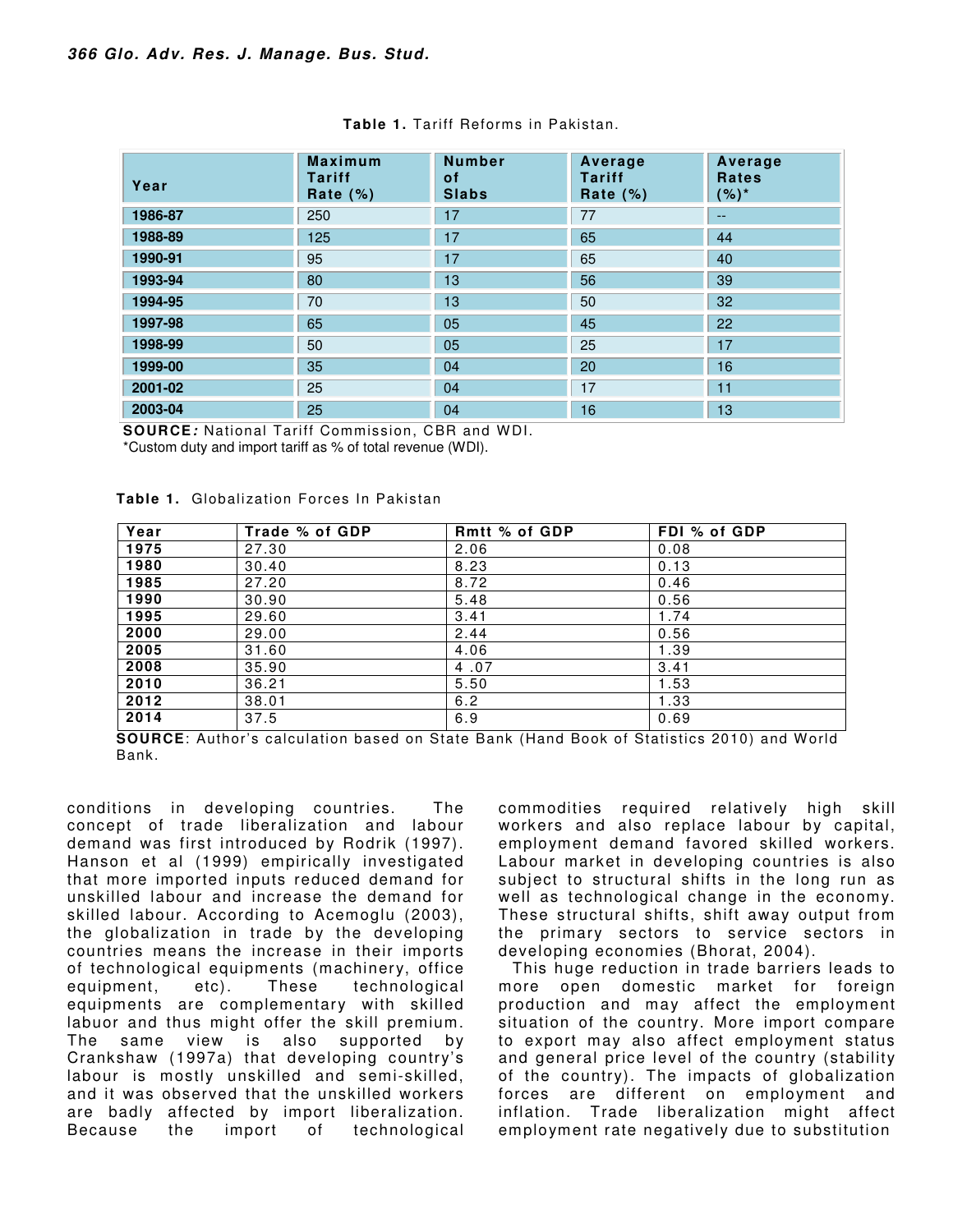of foreign goods for domestic good and the import of sophisticated technology Ali et al (2013). On the other hand the increase in export and its demand at international market might leads to the maximum utilization of production resources, affect positively (increased) output and employment of the domestic economy. The increase in national output (national income) in reverse increases the demand for foreign product.

 $Import = \int (National Income)$ 

 $M = \int (GDP)$ 

There are alternative views about the impacts of remittances and FDI on employment conditions of the developing countries. Mostly developing countries are over populated and huge number of people migrated to other countries. This migration reduces the burden on domestic country and gained comparatively high income (source of remittances). Huge remittances lead to increase in consumption and in private investment, increase in consumption and investment improve employment status of the country (Nisar 2007). Remittances might increase inflation by increasing domestic demand for goods and services. The impacts of globalization forces are different for different economies at different times. So the impact of globalization is not clear. It is ambiguous and the most debated topic in the literature. This research work will fill the gap to assess that what its impact on stability of Pakistan?

## **Objective of the Study**

The above discussion clarifies the prime objective of this research. Pakistan's economy participated in the current episode of globalization, huge trade liberalization steps were taken, suitable environment for FDI is produced in 1990s, huge people mobility are viewed at different stages. It should be assessed that what happening to its instability. Thus the main objective of this paper is to investigate the impact of globalization on instability in Pakistan.

#### **Review of Literature**

The phenomenon of globalization is a well known concept to literature. The term introduced to in the 2 $^{\sf{nd}}$  half of the 20 $^{\sf{th}}$  century and got tremendous popularity in the last two decades of the 20<sup>th</sup> century. There are three different views concerning the impact of globalization on aggregate economic activity in developing countries. These views are being supported, firstly globalization has positively contributed to macroeconomic performances, secondly the forces of globalization have negatively contributed to macroeconomic performances and finally globalization forces have no contribution to macroeconomic performance of the developing countries (Simpson 2007, Afzal, 2007 and Ali et al. 2013). It is also clear from the existed literature that the process of globalization is uneven and unequal between developed and developing countries, among developing countries, even among different regions of an individual country Nayyar (1995), Cepal (2002) and Afzal (2007). These regional disparities among the developing countries have been in the current episode of globalization. Asian countries especially Asian tigers have increased their participation in the international economic activities, while Sub Saran African countries have actually condensed (Binswanger and Lutz, 2003). Developing countries are mostly dependent on developed world in term of technology. Many economists have the view that multinational corporations are the important source for reducing the gap between developed and developing countries by acquiring advanced technology. FDI have many positive contributions to macroeconomic performance of the developing countries like volume of trade by increasing the volume of export and generating employment opportunities. Along with positive contributions MNCs and FDI have negative aspects too. It has leaded to exploitation of resources and degradation of environment of the developing countries. FDI reduce balance of payment deficit first but latter it turns to increase Balance of payment, in the form of capital out flow as a profit of the MNCs (Chundnovsky & Lopez 1999).

A few empirical studies are included here to disclose that what the empirical studies told about the impact of globalization and economic performance of the developing countries.

Nasim (1998) examined the effects of globalization on growth in East and South Asian countries. He argued that the acceptance of new and advanced technologies by the East and South Asian countries ensure quick economic growth. Mustafa et al. (2001) have analyzed the impact of globalization on agriculture sector and poverty in Pakistan. They have reported the negative contribution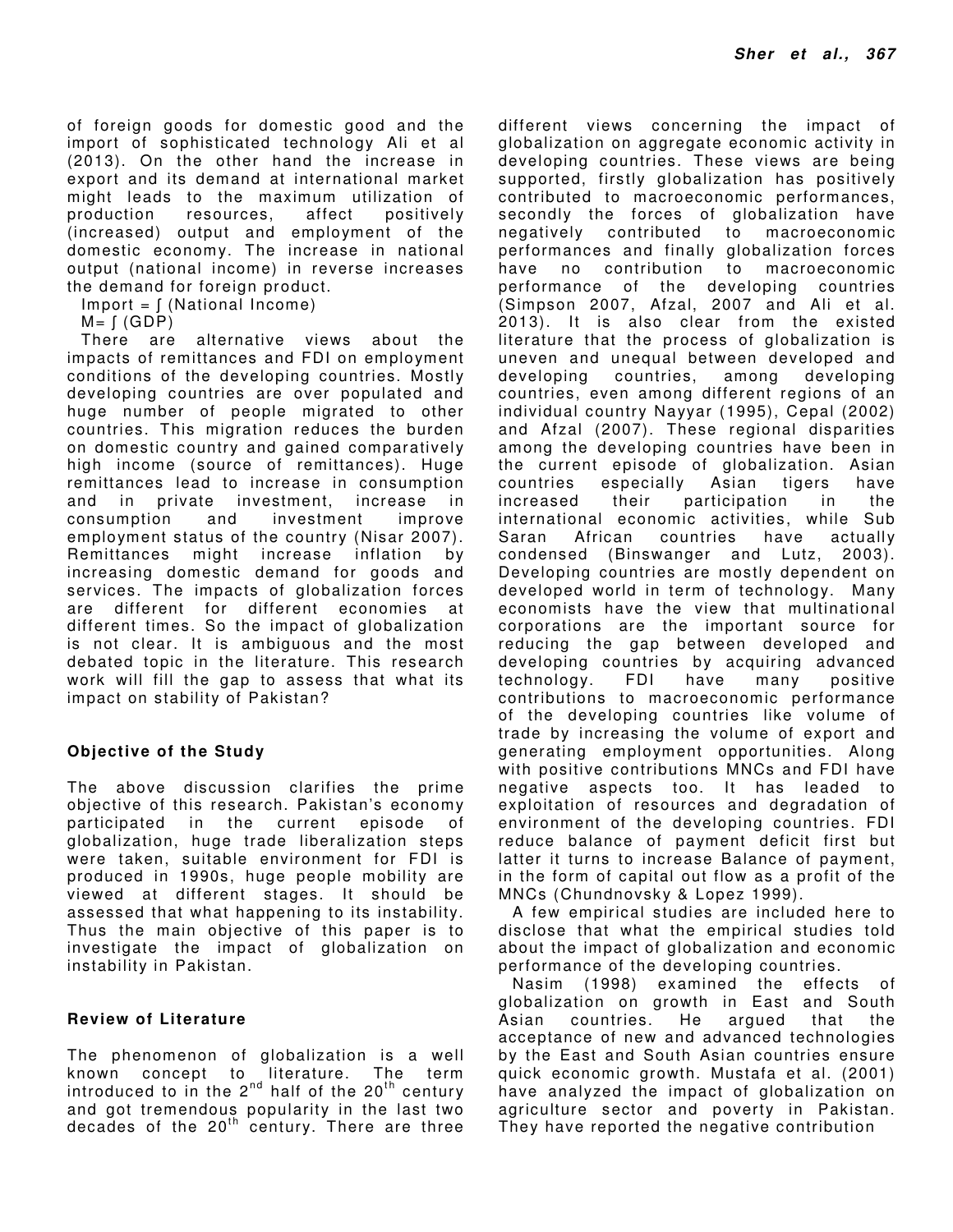of globalization to agriculture in Pakistan and have given some suggestions to get rid of the adverse affects of globalization to agriculture and poverty. Dreher Axel (2003) examined the impact of globalization on economic growth for 123 countries. Panel data were used for period of 1970 to 2000. The globalization-index was used having three different dimensions like economic, political and social integration. The empirical results showed that globalization enhance economic growth. Prasad et al. (2004) in their comprehensive study the impact of financial globalization on economic growth and instability in developing economies. The results found that there is no a robust causal association between financial liberalization and economic growth. Stability in macroeconomic performance emerges to be an important requirement for economic growth and hence financial globalization is useful for developing economies. Jatuliaviciene and Kucinskiene (2006) in their study for Lithuanian economy provide that the drivers of globalization influence environmental forces, providing opportunities for economic and development of local, multinational and global business enterprises and countries. Further added that over the last year the Lithuanian economy has been one of the fastest growing economy in Europe. They conclude that there is positive association between economic freedom and economic growth.

Naveed and Shabbir (2006) investigate the relationship between trade globalization a, FDI and economic growth for 23 develop countries for the period of 1971-2000.they used Fixed effect and control set of variables .they found trade globalization has positive and significant affect on GDP per Capita , while FDI has not significant affect on growth. They also test causality between the variables they found that globalization only caused GDP. Afzal (2007) analyzed the impact of globalization on economic growth for the economy of Pakistan for the period of 1960-2006 using trade globalization and financial integration as proxy for globalization. The co-integration result suggests that there is a long run relationship between globalization and economic growth. He further added Pakistan's economy can certainly benefited from globalization provided the country pursues sound adequate policies. Hussain et al. (2009) elucidated the impact of globalization on distribution of income in Pakistan. Annual time series data were employed for the period of 1972-2005. The

empirical results supported the traditional wisdom that liberalization of the economies to the rest of the world has positive effects on the income distribution. Income inequality can be reduced with the foreign capital diffusion. The high degree of globalization in trade with trade deficit must also be controlled. The phenomena of the globalization can be used as a useful tool for the economy but its nature should be taken into account. Kaker et al. (2011) investigated the impact of globalization on economic growth in Pakistan. They used annual time series data for the period of 1980 to 2009. The results of co-integration and ECM model reported that globalization positively contributed economic growth of the country. Roy (2012) investigated the impact of globalization on economic growth in Indian economy. OLS, Johansen's co-integration and granger causality techniques were employed to disclose the mentioned impact. The regression results show that private investment, globalization and human resource development have significant positive impact on economic growth via GDP growth. Financial integration negatively affects economic growth but not significant. Johansen's co-integration procedure confirmed the long run relationship (co-integrated) existed between globalization, other variables and economic growth in India. The results of Error-correction model (ECM) also verified the co-integration relationship. Bidirectional causality was observed between globalization and economic growth. In the most recent study conducted by Ali et al (2013) and Ali (2013) analyzed the impact of globalization on unemployment and employment respectively for Pakistan's economy. They conclude that the impact of globalization is positive in the long run. In one of the recent study the new determinants of unemployment in Pakistan by Rafiq et al (2010); they used FDI, interest rate, population growth and Inflation rate is determinants of unemployment rate. They concluded that population growth stimulate unemployment rate while FDI and inflation rate reduce unemployment rate in Pakistan.

All the previous studies are about the impact of globalization economic growth, employment and unemployment of the economy. But the present study is about the impact of globalization on stability (MI) not tested in any study concerning Pakistan economy. The existed gap will be filled with this study for Pakistan economy.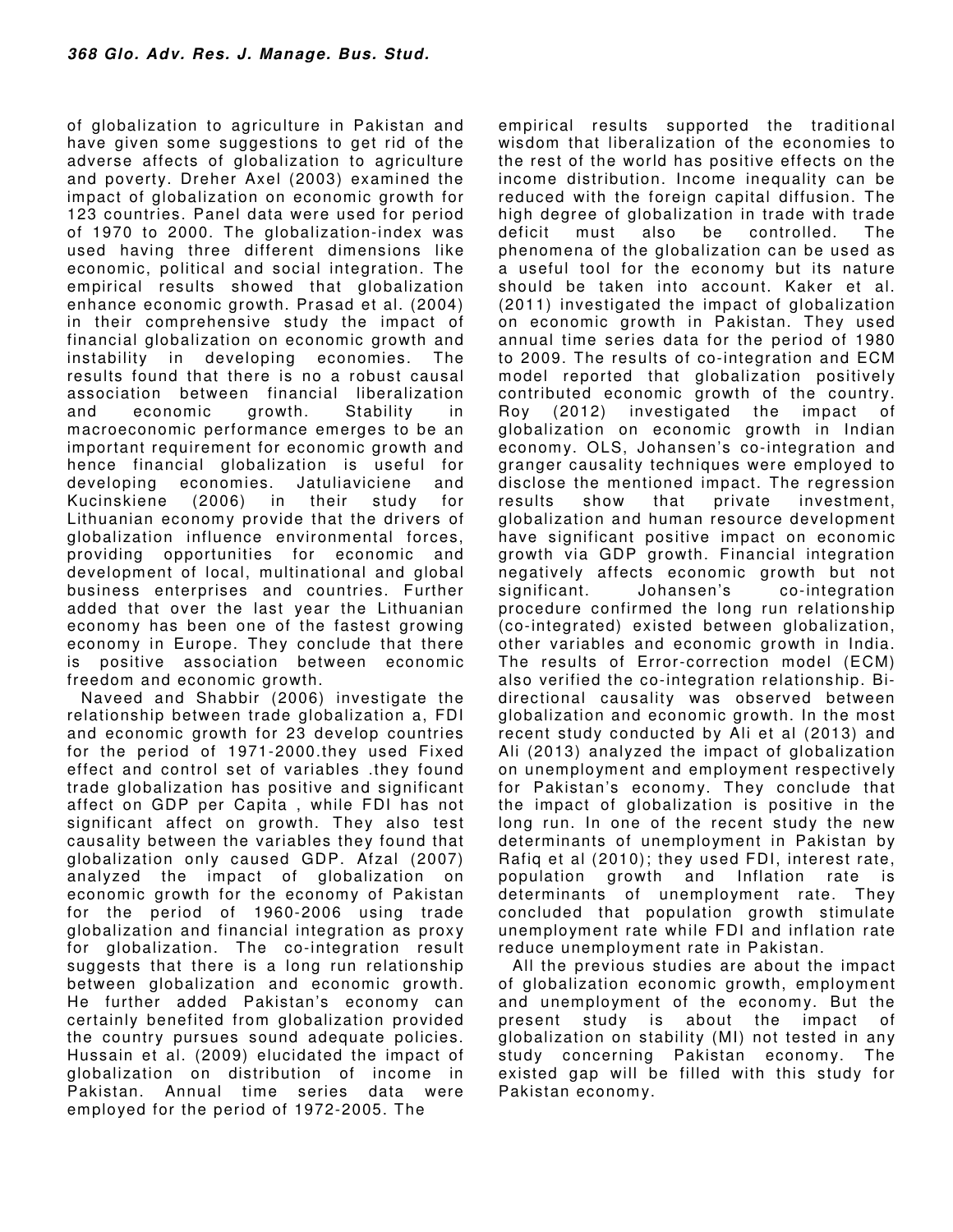|            |                            |                          |                           |                       | Order of<br>Integration | Order of<br>Integration |
|------------|----------------------------|--------------------------|---------------------------|-----------------------|-------------------------|-------------------------|
|            | <b>ADF test Statistics</b> |                          | <b>PP-test Statistics</b> |                       | (at 5% level of         | (at 10% level of        |
| Variables  | Level                      | Ist<br><b>Difference</b> | Level                     | <b>Ist Difference</b> | significance)           | significance)           |
| <b>MI</b>  | $-1.734$                   | $-4.05*$                 | $-1.312$                  | $-4.042*$             | I(I)                    | I(I)                    |
|            | (0.570)                    | (0.004)                  | (0.609)                   | (0.004)               |                         |                         |
| <b>TOP</b> | $-2.056$                   | $-5.105*$                | $-2.158$                  | $-5.113*$             | I(I)                    | I(I)                    |
|            | (0.310)                    | (0.000)                  | (0.215)                   | (0.000)               |                         |                         |
| F1         | $-1.991$                   | $-6.085*$                | $-2.031$                  | $-6.081*$             | I(I)                    | I(I)                    |
|            | (0.345)                    | (0.000)                  | (0.448)                   | (0.000)               |                         |                         |
| <b>GDI</b> | $-3.352**$                 | $-3.640**$               | $3.6245**$                | $-3.018**$            | I(0)                    | I(0)                    |
|            | (0.023)                    | (0.012)                  | (0.210)                   | (0.043)               |                         |                         |
| <b>MS</b>  | $-1.523$                   | $-4.123*$                | $-1.490$                  | $-4.314*$             |                         |                         |
|            | (0.476)                    | (0.000)                  | (0.416)                   | (0.000)               | I(0)                    | I(1)                    |

#### **4.1 Unit root testing. Table 1: ADF and PP**

\*, \*\* represent 1% 5% level of significance

#### **Table 2: Test for Long Run relationship**

| <b>Equations</b>               | <b>F-Calculated</b><br>(P-value) | <b>F-Statistics Critical ^</b><br>$I(O)$ ----- $I(1)$ | <b>Result</b>       |
|--------------------------------|----------------------------------|-------------------------------------------------------|---------------------|
| 1. Fy (MI / TOP, FI, GDI. HRD) | $7.54(0.023)$ *                  | $(3.29)$ ---- $(4.37)$                                | Co-integration      |
| 2. Fy (TOP / MI, FI, GDI. MS)  | 2.24(0.187)                      | $(3.29)$ ---- $(4.37)$                                | No Co-integration   |
| 3. Fy (FI/ TOP, MI, GDI. MS)   | 1.1816 (0.670)                   | $(3.29)$ ---- $(4.37)$                                | No Co-integration   |
| 4. Fy (GDI/ TOP, MI, FI. MS)   | 3.8963(0.610)                    | $(3.29)$ ---- $(4.37)$                                | <i>Inconclusive</i> |
| 5. Fy (MS/ TOP, MI, GDI, FI)   | 1.8963 (0.425)                   | $(3.29)$ ---- $(4.37)$                                | No Co-integration   |

\* Represent significant at 5% level **^the values of F-Statistic are at 5% level^**

### **MATERIAL AND METHOD**

Literature suggested different impacts of globalization on stability in developing countries. It affects both directly and indirectly different sectors of the economy, generating macroeconomic stability on one side and instability on the other side. Here this study analyzed the impact of globalization on macroeconomic stability in Pakistan. First of all is important to measure macroeconomic stability.

Literature provides various definitions of macroeconomic stability. Some of the previous studies define the word macroeconomic stability by price stability. Inflation was used as proxy for macroeconomic stability in some of the past studies conducted by Treisman (2000), King and Ma (2001), Neyapti (2004), Shah (2006) and Thornton, 2007). But most recently Martinez-Vazquez and McNab (2006) suggested that the term macroeconomic stability is most appropriately proxied by the combination of inflation and unemployment rate. The concept of measure of economic indicator macroeconomic stability (Misery

Index) was first introduced by Arthur Okun (1962). This measure of macroeconomic stability Misery Index (MI) is used by Rauf (2013) for Pakistan's economy. MI is the combination of inflation and unemployment for a given period.

Misery Index = Inflation rate + Unemployment rate

*MI* = *INF* + *UR* ………………………… (1)

W here *'MI'* is the Misery Index *'INF'* is the inflation rate and *'UR'* unemployment rate of the Pakistan. This index is based on the assumption that an increase in unemployment rate and inflation rate has a negative impact on economic growth.

International transactions in goods and services, capital and labour mobility have very strong contribution in the determination of labour (Rodrik, 1997) and capital market. So we can write as

*MI* = ∫(*Globalization*)

 $MI = [(TOP + FI, Z) \dots (12)]$ 

Where TOP and FI represent globalization and Z represent the vector of other important control variables. Literature suggested that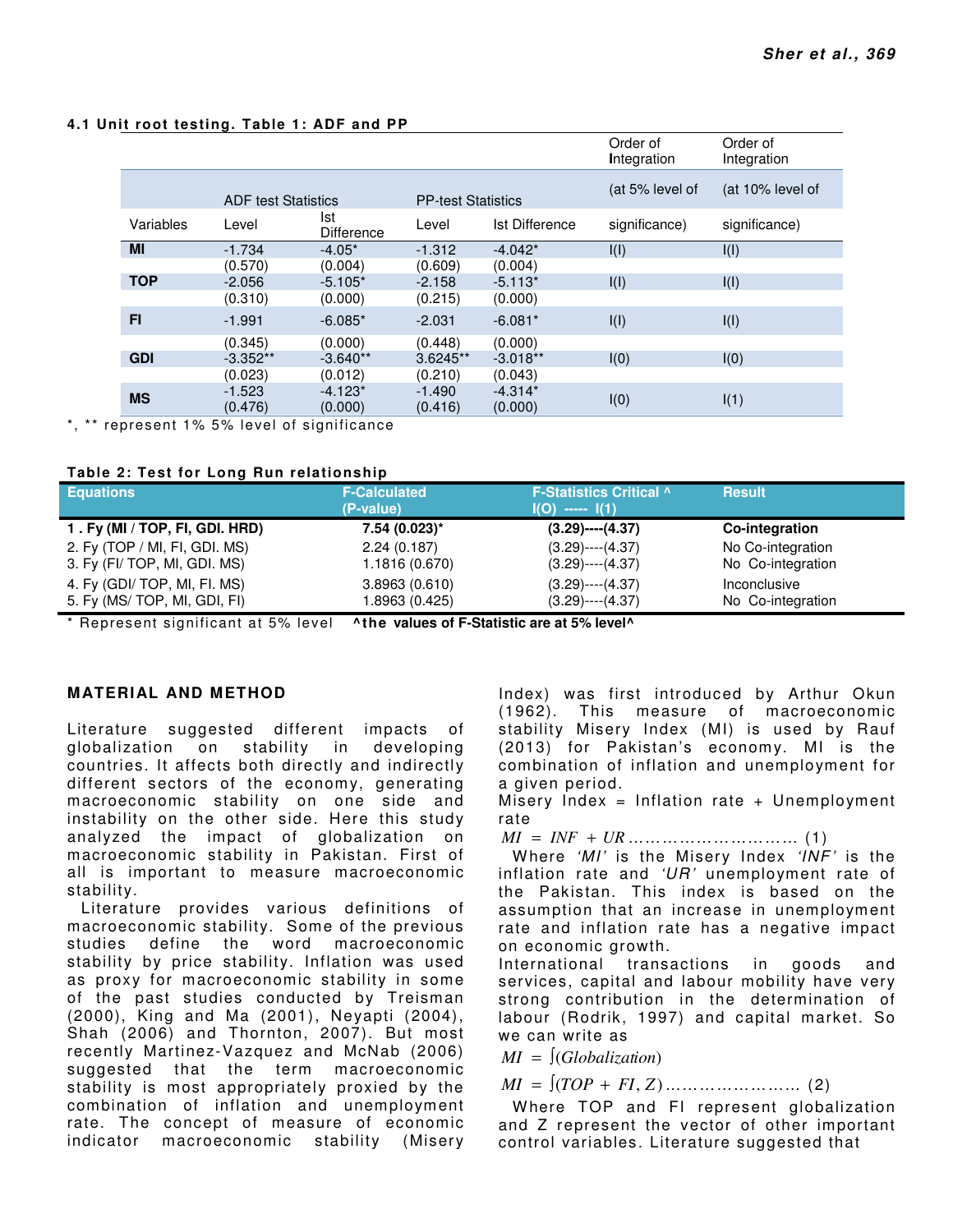**Table 3. Diagnostic Tests** 

| <b>Tests</b>                 | <b>F-Statistic</b> | P-Value |  |
|------------------------------|--------------------|---------|--|
| <b>1. Serial Correlation</b> | 0.132              | 0.720   |  |
| 2. Hetro-scedasticity        | 0.459              | 0.507   |  |
| 3. Normality*                | 0.176              | 0.420   |  |

**\*.**Chi square test for Normality



**Figure 1** 

investment plays an important role in the determination of employment and money supply in inflation rate. Hence 'Z' consists of domestic investment and money supply variables. Final model will be of the form

 $MI = [(TOP + FI + INV + MS) \dots (3)]$ 

$$
MI = \alpha + \beta_0 TOP + \beta_1 FI + \beta_2 INV + \beta_3 MS + \mu \dots \tag{4}
$$

**Where** 

MI= Macroeconomic Instability TOP=…… Trade Globalization

FI= Financial Opnness INV=………… Domestic Investment

MS= Money supply and... $\dots\dots\dotsb$  = Error term In this research work annual data are used to assess the required impact by estimating equation (4). This study is time series in nature as used annual time series data for the period of 1980 to 2010. Data are collected from State Bank of Pakistan, World Development Indicator (World Bank) and Economic survey of Pakistan. Auto-regressive distributive lag (ARDL) model is employed to estimate the required impact. ARDL is one of the most important new time series econometric techniques, which is suitable for short span of data set and provide efficient results.

## **Empirical analysis**

In this stage of the this research work will test the stationarity of the variables, ARDL test to co-integration is free from pre-testing of the unit root but it is to investigate whether there is any presence of unit root of order I(2). Because in the presence of unit root of order I(2) ARDL is in applicable. The test of the unit root is presented in the following table.

2007

2010

It is clear from the above table that except variable gross domestic investment (GDI) all the variables are of order I(1) and there is absence of any order I(2), which justify the applicability of ARDL technique. Different diagnostic tests presented in table-3 indicate that there is no serious problem associated with the model and these tests are

 $\triangleright$  Breusch-Godfrey (BG) test for serialcorrelation

 ARCH residuals for Hetro-scedasticity and

 Jarque-Bera statistic for normality of residuals,

Sketch of Cumulative sum of recursive residual and Cumulative sum of square of recursive residual statistic indicate absence of misspecification and structural instability for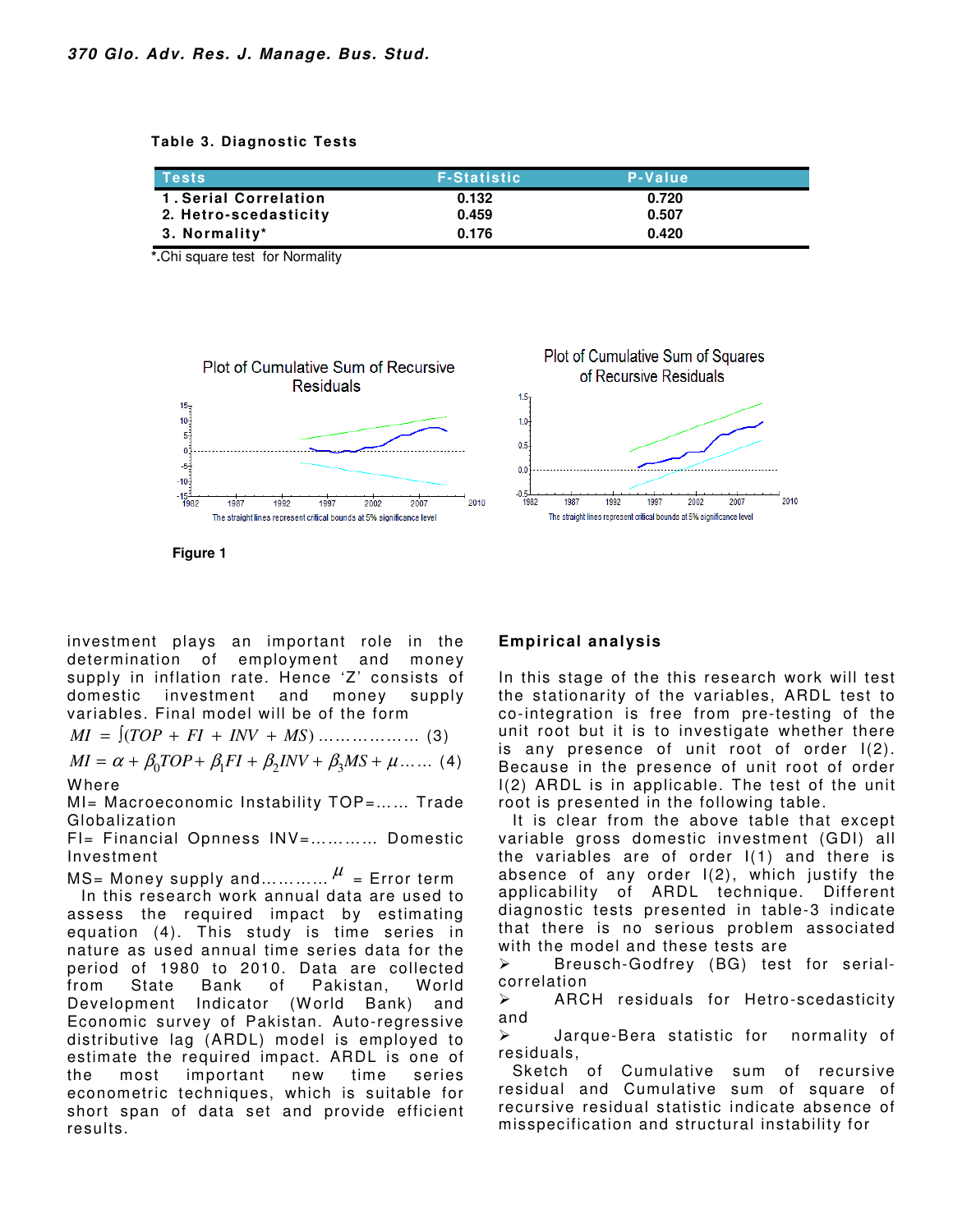the period estimated.

## **Bond Testing Procedure**

The first step in ARDL procedure is the testing of long run relationship. The required long run relationship is tested for the given equations in table-2.

The upper and lower bound values indicate that there is only one long run relationship existed and in one case the result is in conclusive. This shows that only in case of globalization and stability long run association exist. The purpose of the above tests, whether there is any other long run relationship between the employed variables. If any other long run relationship are existed then the ARDL procedure are less efficient Kumar (2010). The next step is of long run and short run coefficient.

## *Long-run Estimates of the Growth model:*

 $M = 34 + 061TOP - 067FI + 069GDI + 056M$$  $T.Vs \rightarrow (12)^*$   $(2.94)^*$   $(-5.5)^*$ 

 $(1.5)$   $(0.7)$ 

#### *Short-run Estimates of the Growth model:*

 $\Delta MI_t = 9.9 - 0.17 \Delta TOP_{t-1} - 0.62\Delta FI - 0.12 \Delta GDI + 0.162 \Delta MS - 0.51 \, ECM_{t-1}$ 

 $T.Vs \rightarrow (4.83) * (3.36)^*$   $(-4.42)^*$  (-1.3)  $(0.35)$   $(-4.48)^*$ 

\*, represents the significance level at 1%.

It is clear from the estimated long run coefficients that the measures of globalization affect stability in Pakistan differently trade openness leads to increase instability while financial openness reduce instability. Pakistan trade balance is in deficit very much consistently in the study period which cause capital outflow from Pakistan. Financial openness affect instability negatively and significantly in the long run which good for Pakistan economy. The impact of trade globalization is positive and significant which means that the increase in trade globalization increase instability. In case of Pakistan import affect badly domestic labour market by more and more use of foreign products and the import of capital intensive technology which replace labour by capital. Globalization enhances economic growth and increase domestic income leads to increase import of goods and services Ali at al. (2013). Financial

integration negatively affects MI, means the increase in financial integration decrease instability. The flows of capital improve the efficiency of economy by improving employment condition and stabilize general price level of the country. Both the globalization's forces affect stability differently but the joint impact of globalization might improve stability. Because the coefficient of FI is greater than TOP and more statistically significant hence the overall impact of globalization on stability is encouraging toward stability in the long run. The short run coefficient of TOP and FI both negative which indicate that globalization affect negatively instability means globalization stabilize the economy in the short run. The impact of both controlled variables GDI and MS are insignificant in both the long and short run. The value of ECM is -0.51, negative and significant shows that any disequilibrium in the model will be adjusted in second year.

## **CONCLUSION AND POLICY RECOMMENDATIONS**

This research work is committed to investigate empirically the impact Globalization on instability in Pakistan. The term instability is measured by well-known concept Misery-index (MI). MI is represented by the combination of two major macroeconomic problems unemployment and inflation. ARDL is employed to assess the required impact for the period of 1980-2014. Globalization is a multidimensional phenomenon therefore it is a challenge to identify and measure it. Economic dimensions of globalization are taken into account. Economic components of globalization are trade and capital flow. The first aspect is measured by trade and the latter aspect by the net capital outflow as % to GDP, and some additional variables are also added to the model which have important role in the determination of stability. The estimated results suggested that the impact of globalization on stability is am little ambiguous, because the impact of trade openness significant and with positive sign, means increase in trade openness leads to increase instability in Pakistan, while the impact of financial openness is negative and significant in the long run. The increase in financial openness decrease instability. The short run results shows that globalization negatively affect instability (increase in globalization leads to decrease instability).